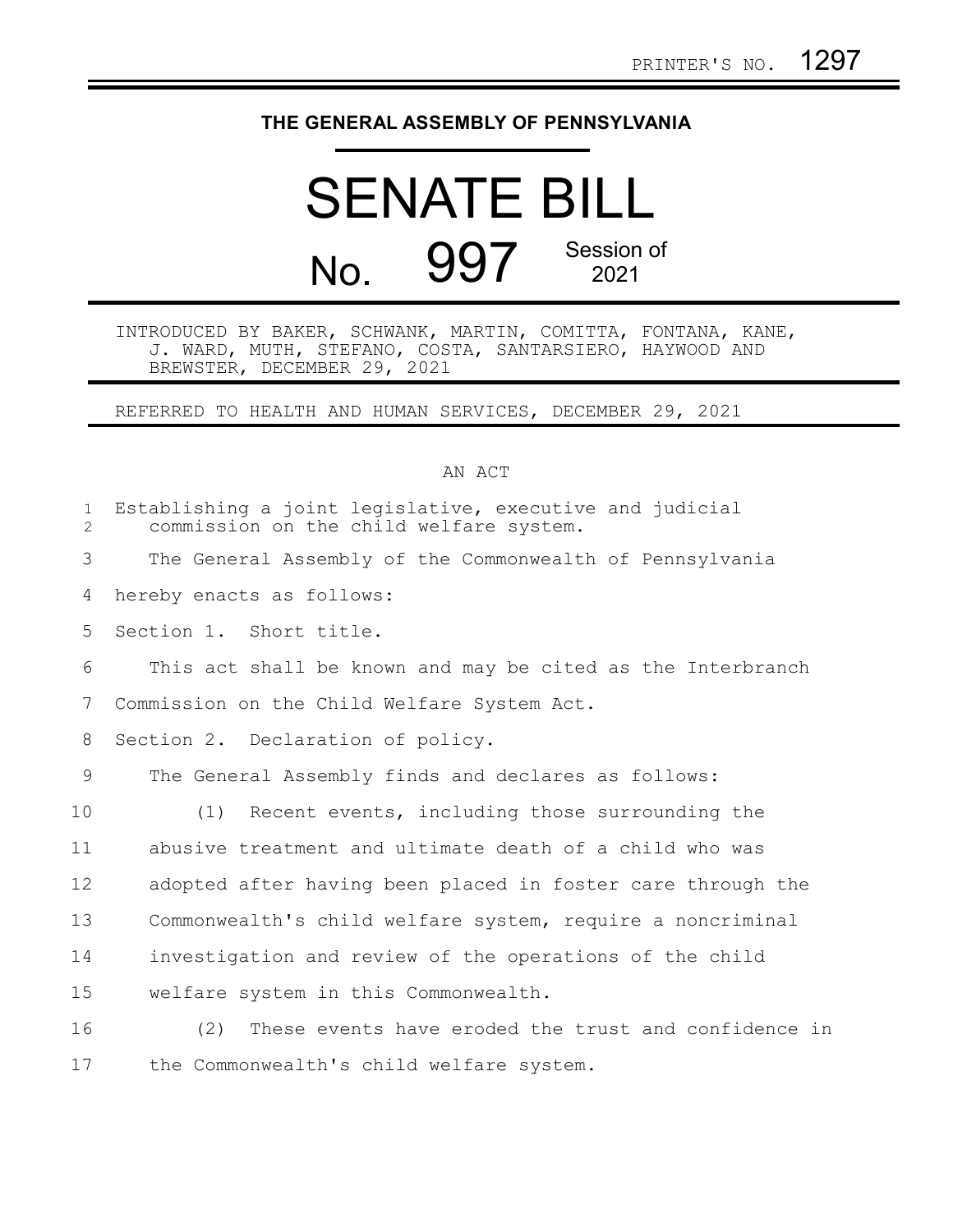(3) The Auditor General identified numerous deficiencies in the child welfare system in a special report entitled "State of the Child," dated September 2017. In that report, the Auditor General stated that the "child-welfare system is broken" and listed a total of seven report observations on the state of the system. 1 2 3 4 5 6

(4) It is not clear what progress has been made regarding addressing the report's observations or whether additional or different steps need to be taken. 7 8 9

(5) It is not clear if the funding of child welfare services in this Commonwealth is consistent with the purpose and mission of the child welfare system. 10 11 12

(6) Therefore, the legislative, judicial and executive branches of State government should undertake a joint noncriminal investigation and review of the child welfare system. The review should: 13 14 15 16

(i) Focus on the strengths and challenges of the child welfare system. 17 18

(ii) Restore public confidence in the protection of children who have been placed in foster care or have been adopted after having been under the care of the child welfare system. 19 20 21 22

(iii) Ensure that children in this Commonwealth's child welfare system are adequately protected. 23 24

Section 3. Definitions. 25

The following words and phrases when used in this act shall have the meanings given to them in this section unless the context clearly indicates otherwise: 26 27 28

"Commission." The Interbranch Commission on the Child Welfare System established under section 4. 29 30

20210SB0997PN1297 - 2 -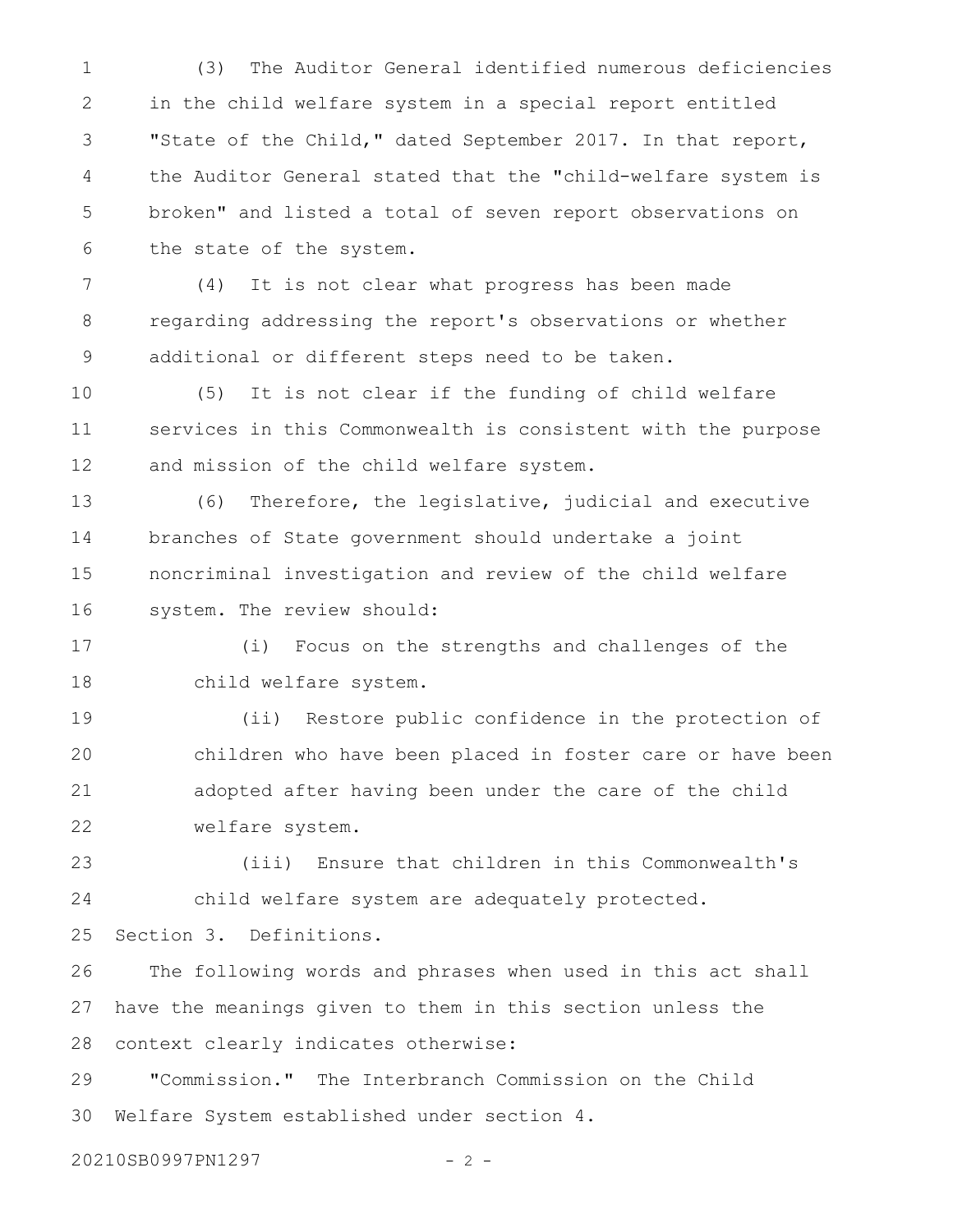"Department." The Department of Human Services of the Commonwealth. Section 4. Commission. (a) Establishment.--The Interbranch Commission on the Child Welfare System is established. (b) Membership.--The commission shall consist of the following members, who shall be appointed within 25 days of the effective date of this section: (1) Eight members appointed by the Chief Justice of the Supreme Court of Pennsylvania as follows: (i) Two juvenile court judges. (ii) Two guardians ad litem with experience as such over at least a five-year period. (iii) One member of the Juvenile Court Procedural Rules Committee. (iv) Two attorneys who have experience representing parents in dependency hearings. (v) The director of the Office of Children and Families in the Courts. (2) Eight members who must not be members of the General Assembly but who must be knowledgeable and experienced in either foster care or adoption or providing foster care or adoption services to juveniles. The members shall be appointed as follows: (i) The President pro tempore of the Senate shall appoint two members. (ii) The Minority Leader of the Senate shall appoint two members. (iii) The Speaker of the House of Representatives shall appoint two members. 20210SB0997PN1297 - 3 -1 2 3 4 5 6 7 8 9 10 11 12 13 14 15 16 17 18 19 20 21 22 23 24 25 26 27 28 29 30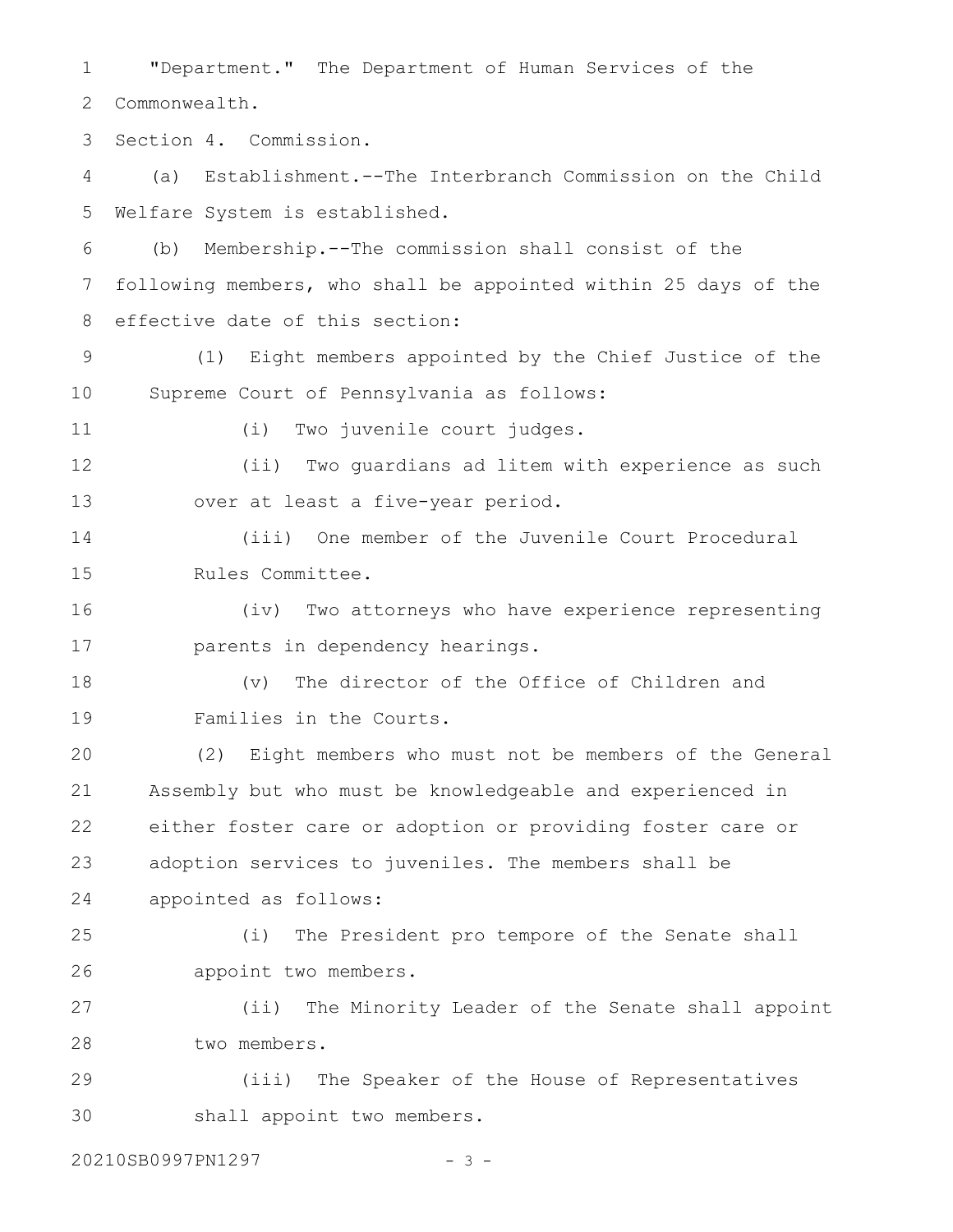(iv) The Minority Leader of the House of Representatives shall appoint two members. (3) Seven members appointed by the Governor as follows: (i) Two foster parents. (ii) One member of a private sector organization providing foster or residential care. (iii) One member of a child welfare or advocacy group. (iv) Two representatives of a county children and youth agency. (v) One child or adolescent psychologist or psychiatrist. (4) The Deputy Secretary for Children, Youth and Families in the department. (c) Geographic diversity.-- (1) Of the seven members appointed under subsection (b)  $(1)(i)$ ,  $(i)$ ,  $(iii)$  and  $(iv)$ , at least one shall be from each of the areas represented by the four regional offices under the Office of Children, Youth and Families and the remaining three appointments may be from any part of this Commonwealth. (2) Of the members appointed under subsection (b)(3), at least one shall be from each of the areas represented by the four regional offices under the Office of Children, Youth and Families and the remaining three appointments may be from any part of this Commonwealth. (d) Chairperson.--A majority of the members shall select the chairperson of the commission. The chairperson may not be an elected official or an employee of the department. (e) Quorum and voting.-- (1) A majority of the members constitutes a quorum. 1 2 3 4 5 6 7 8 9 10 11 12 13 14 15 16 17 18 19 20 21 22 23 24 25 26 27 28 29 30

20210SB0997PN1297 - 4 -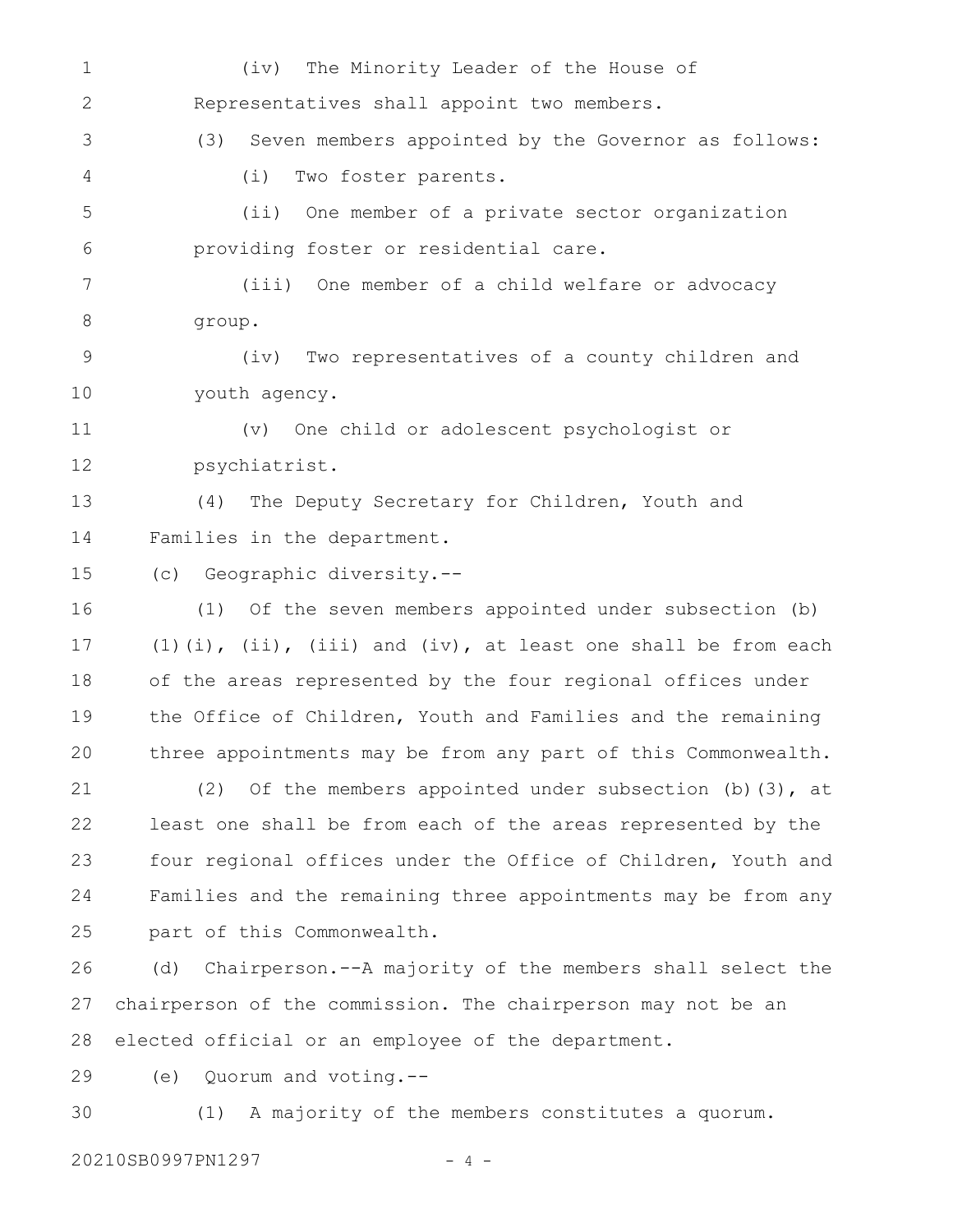(2) Action of the commission shall be authorized or ratified by majority vote of the members of the commission. (f) Participation.--A member not physically present may participate by teleconference or video conference. 1 2 3 4

(g) Meetings.-- 5

(1) The commission shall meet as determined by the chairperson but at least once a month. Additional meetings may be called by the chairperson as necessary. The chairperson shall schedule a meeting upon written request of four members of the commission. 6 7 8 9 10

(2) The first meeting shall be convened within 45 days of the effective date of this section. 11 12

(3) The commission shall hold public hearings as necessary to obtain the information required to conduct the investigation and review under section 5. 13 14 15

(h) Expenses.--Members may not receive compensation but shall be reimbursed for expenses incurred in service of the commission. 16 17 18

(i) Support.--The department shall provide administrative services to the commission. 19 20

(j) Collaboration.--The Administrative Office of Pennsylvania Courts and the Juvenile Court Judges' Commission shall collaborate with the commission. 21 22 23

Section 5. Powers and duties of commission. 24

(a) Powers.--The commission shall have the power to: (1) Investigate and analyze the events, practices, processes, procedures and other activities surrounding the 25 26 27

treatment of children in foster care, including children who were adopted and later died from abuse. 28 29

(2) Evaluate the processes used by the department and 20210SB0997PN1297 - 5 -30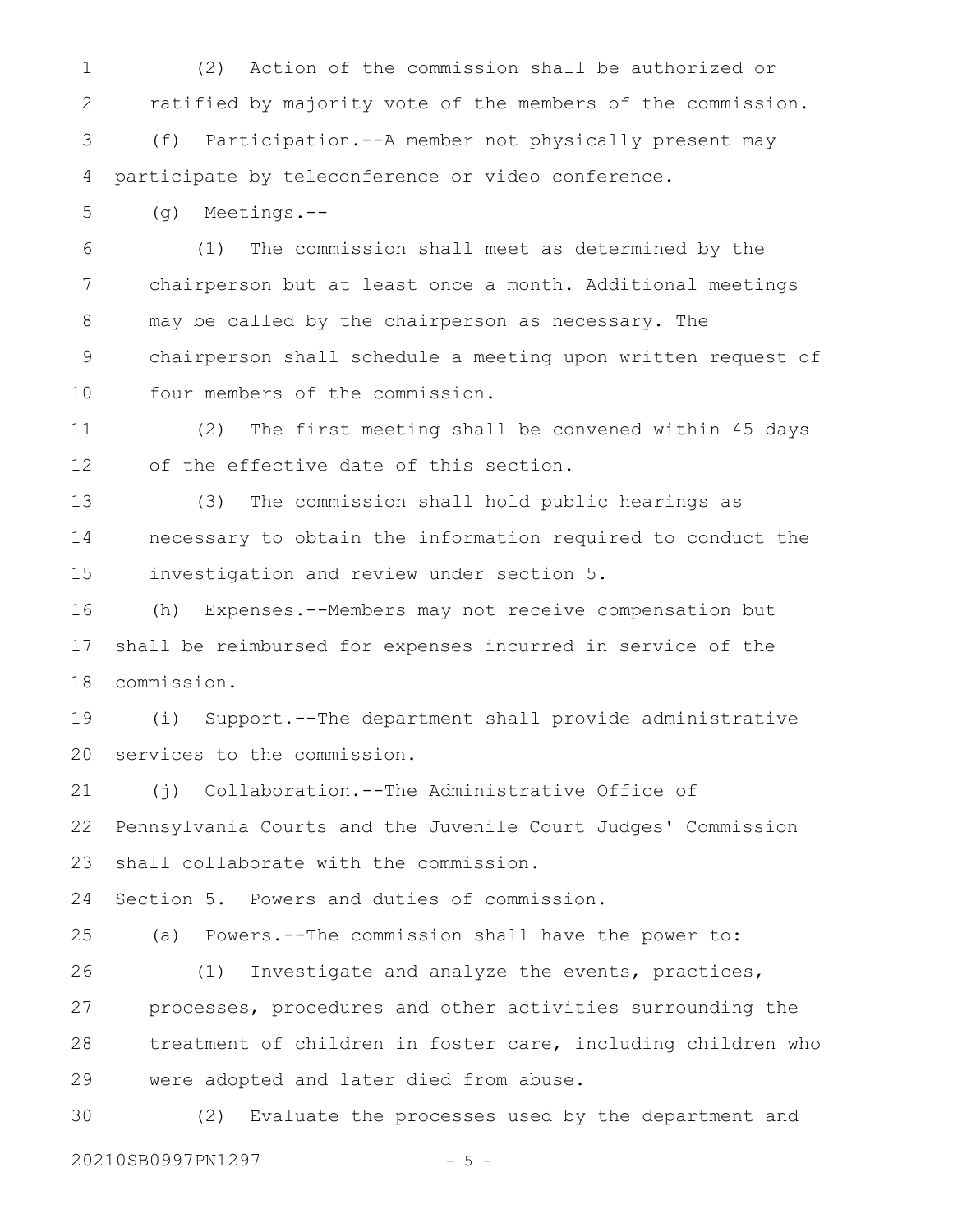county children and youth agencies. 1

(3) Review the procedures, services and supports made available to foster parents and potential adoptive parents. 2 3

(4) Review the recruitment, assessment, training and approval processes, including residence and safety requirements, for foster and adoptive parents. 4 5 6

(5) Review procedures used in responding to the conduct of foster and adoptive parents and to make recommendations as necessary. 7 8 9

(6) Review the oversight and licensing of county and private children and youth agencies, foster care agencies and adoption agencies. 10 11 12

(7) Hold public hearings for the taking of testimony and the requesting of documents. 13 14

(8) Issue subpoenas under the hand and seal of the chairperson of the commission commanding any person to appear before the commission and answer questions concerning matters properly under inquiry by the commission and to produce any books, papers, records, documents, data and information produced and stored by an electronic data processing system as the commission deems necessary. The following apply: 15 16 17 18 19 20 21

(i) A subpoena may be served upon a person and shall have the force and effect of a subpoena issued by a court of this Commonwealth. 22 23 24

(ii) A person who willfully neglects or refuses to testify before the commission or produce for the commission a book, paper, record, document or data or information produced and stored by an electronic data processing system shall be subject to the penalties provided by the laws of this Commonwealth. 25 26 27 28 29 30

20210SB0997PN1297 - 6 -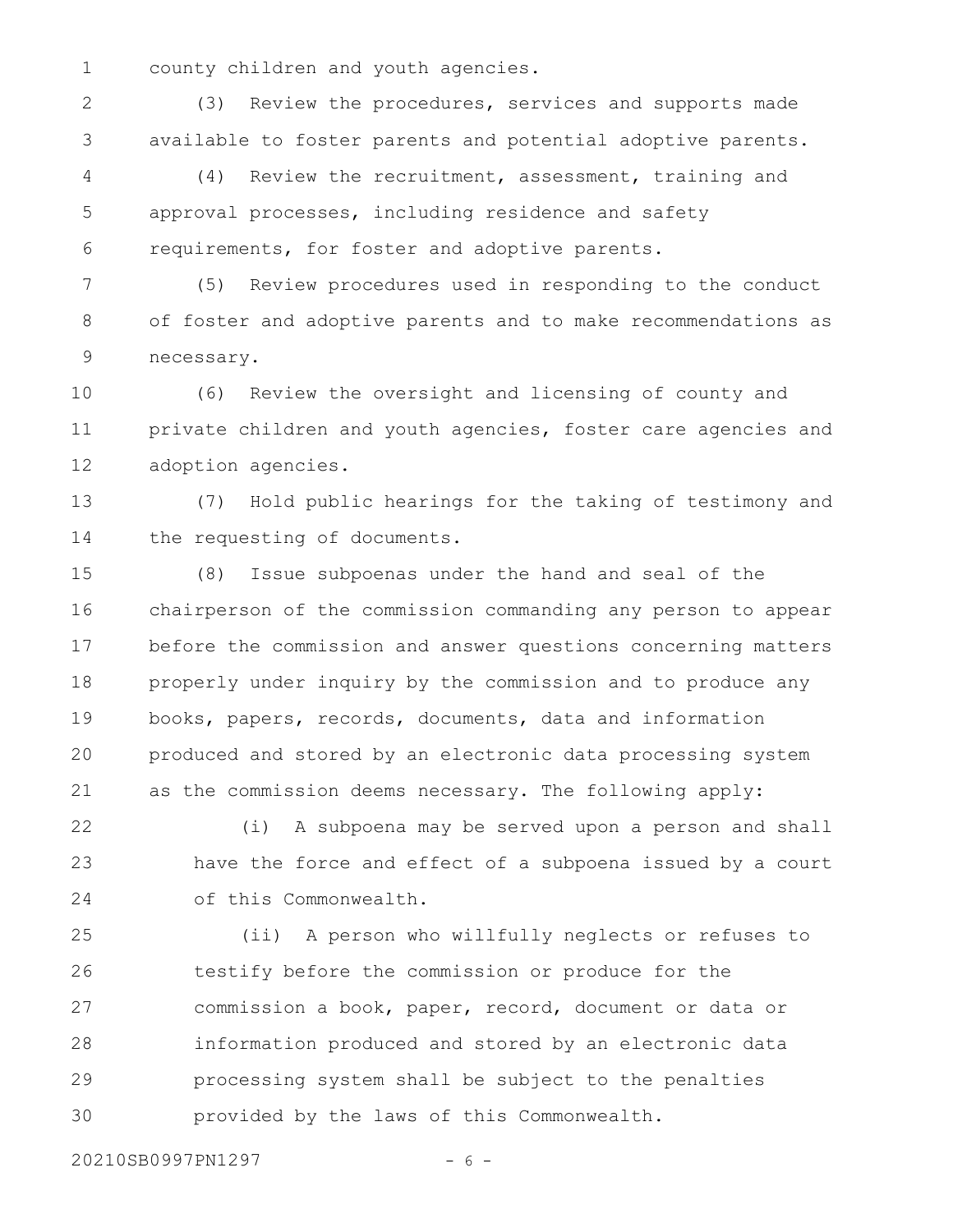(9) Through the chairperson of the commission, administer oaths and affirmations to witnesses appearing before the commission. 1 2 3

(10) Cause the deposition of witnesses in this Commonwealth to be taken in the manner prescribed by law for taking depositions in civil actions. 4 5 6

(b) Duties.--The commission shall have the duty to: 7

(1) Accept and review written comments from an individual or organization. 8 9

(2) Keep all individually identifiable information confidential. 10 11

(3) Make, within 18 months of the effective date of this section, recommendations to the Governor, the Supreme Court, the Senate, the House of Representatives and the department based on the investigation of issues under subsection (a). This paragraph includes recommendations to: 12 13 14 15 16

(i) Improve the child welfare systems specifically related to current successful safety practices. 17 18

(ii) Prevent the reoccurrence of abuse and neglect of children in the child welfare system. 19 20

(iii) Change State statutes and State and local practices, rules, policies and procedures related to foster care and adoption that ensure the safety of children. 21 22 23 24

25

(4) Make reports as follows:

(i) The commission may file status reports and updates with the Governor, the Supreme Court, the Senate, the House of Representatives and the department as the commission deems appropriate. 26 27 28 29

(ii) The commission shall issue a final report 30

20210SB0997PN1297 - 7 -